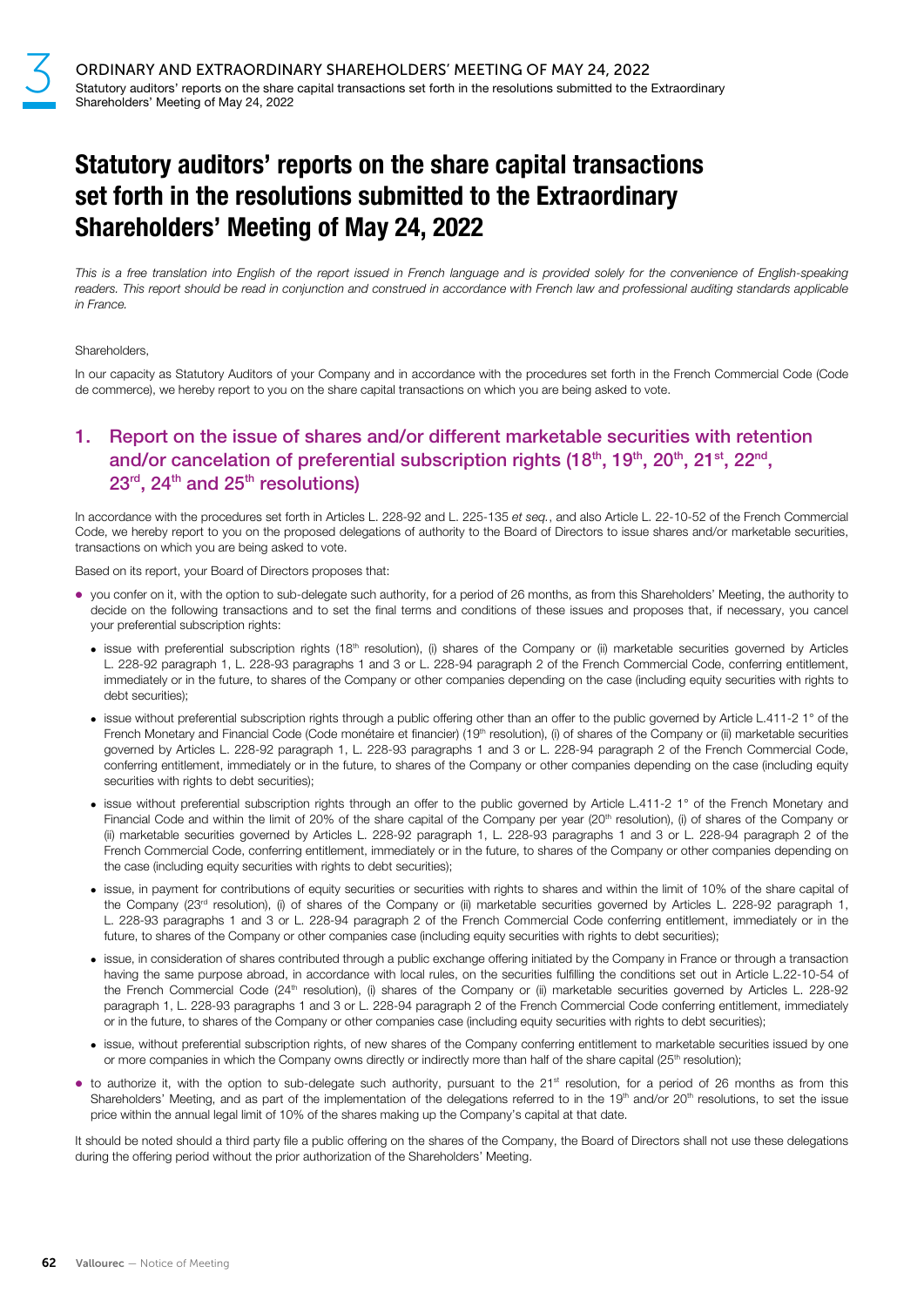The global nominal amount by which the Share capital may be increased through the immediate or deferred issuance of shares shall not, according to paragraph 2 of the 18<sup>th</sup> resolution, exceed €1.831.427 pursuant to delegation granted in the 18<sup>th</sup>, 19<sup>th</sup>, 20<sup>th</sup>, 21<sup>st</sup>, 22<sup>nd</sup>, 23<sup>rd</sup>, 24<sup>th</sup>,  $25^{\text{th}}$ ,  $26^{\text{th}}$  and  $27^{\text{th}}$  resolutions submitted to this Shareholders' Meeting, the 10<sup>th</sup> resolution of the Shareholders' Meeting of September 7, 2021, and the 26<sup>th</sup> and 27<sup>th</sup> resolutions of the Shareholders' Meeting of April 6, 2020, it being specified that the nominal amount by which the Share capital may be increased through the immediate or deferred issuance of shares shall note exceed:

- $\bullet$   $\epsilon$ 1.831.427 pursuant to delegation granted in the 18<sup>th</sup> resolution;
- €457.857 pursuant to delegation granted in the 19<sup>th</sup> resolution submitted to this Shareholders' Meeting, the 10<sup>th</sup> resolution of the Shareholders' Meeting of September 7, 2021, and the 26<sup>th</sup> and 27<sup>th</sup> resolutions of the Shareholders' Meeting of April 6, 2020, this amount also constitute a ceiling which will be set off against the immediate or deferred Shares capital increase carried out pursuant to the 20<sup>th</sup>, 23<sup>rd</sup>, 24<sup>th</sup> and 25<sup>th</sup> resolutions will be set off;
- $€457.857$  pursuant to delegation granted in each of 20<sup>th</sup>, 23<sup>rd</sup>, 24<sup>th</sup> and 25<sup>th</sup> resolutions.

The overall nominal amount of debt securities to be issued, in accordance with paragraph 3 of the 18<sup>th</sup> resolution, shall not exceed €1.5 billion pursuant to the 18<sup>th</sup> to 24<sup>th</sup> resolutions, it being specified that this amount also constitutes the individual ceiling for the 18<sup>th</sup>, 19<sup>th</sup>, 20<sup>th</sup>, 23<sup>rd</sup> and 24<sup>th</sup> resolutions.

These ceilings include the additional number of marketable securities to be created in connection with the implementation of the delegations referred to in the 18<sup>th</sup>, 19<sup>th</sup> and 20<sup>th</sup> resolutions, under the conditions set forth in Article L. 225-135-1 of the French Commercial Code, should you adopt the 22<sup>nd</sup> resolution.

It is the Management Board's responsibility to prepare a report in accordance with Articles R. 225-113 et seq. of the French Commercial Code. Our role is to express an opinion on the fairness of the quantified data extracted from the financial statements, on the proposed cancelation of preferential subscription rights and on certain other information pertaining to these transactions, as presented in this report

We performed the procedures that we considered necessary in accordance with the professional guidelines of the French National Institute of Statutory Auditors (Compagnie Nationale des Commissaires aux Comptes) applicable to this engagement. Such procedures consisted in verifying the contents of the Management Board's report relating to these transactions and the conditions in which the issue price of the equity securities to be issued was determined.

Subject to the subsequent review of the terms and conditions of the issues that may be decided, we have no comments on the conditions, as given in the Management Board's report, under which the issue price of the equity securities to be issued was determined pursuant to the 19<sup>th</sup>,  $20<sup>th</sup>$ , 21 $<sup>st</sup>$  and 25 $<sup>th</sup>$  resolutions.</sup></sup>

In addition, as this report does not specify the conditions in which the issue price of the equity securities to be issued in connection with the implementation of the 18<sup>th</sup>, 23<sup>rd</sup> and 24<sup>th</sup> resolutions was determined, we cannot express an opinion on the components used to calculate the issue price.

As the final terms and conditions under which the shares shall be issued have not been determined, we express no opinion on them or on the proposed cancelation of preferential subscription rights which is made to you in the 19<sup>th</sup>, 20<sup>th</sup>, and 25<sup>th</sup> resolutions.

In accordance with Article R. 225-116 of the French Commercial Code, we shall issue a supplementary report, where necessary, when these delegations are utilized by your Management Board, should it issue marketable securities that are equity securities conferring entitlement to other equity securities or rights to debt securities, should it issue marketable securities conferring entitlement to equity securities to be issued or should it issue shares with cancelation of preferential subscription rights.

#### 2. Report on the issue of shares and/or different marketable securities of the Company reserved for members of company savings plans (27<sup>th</sup> resolution)

In accordance with the procedures set forth in Articles L. 228-92 and L. 225-135 et seq. of the French Commercial Code, we hereby report to you on the proposed delegation of authority to the Board of Directors to decide on, with the option to sub-delegate such authority, capital increases, on one or more occasions, by the issue (i) of shares of the Company and/or (ii) marketable securities governed by Articles L. 228-92 paragraph 1, L. 228-93 paragraphs 1 and 3 or L. 228-94 paragraph 2 of the French Commercial Code conferring entitlement, immediately or in the future, to shares of the Company or other companies (including equity securities with rights to debt securities), reserved for members of one or more employee stock ownership plans (or any other plan whose members can participate in a restricted share issue on equivalent terms pursuant to Articles L.3332-1 et seq. of the French Labor Code or any similar law or regulation) set up by any French or foreign company or group of companies included in the Company's consolidated or combined financial statements in application of Article L.3344-1 of the French Labor Code (Code du travail), a transaction on which you are being asked to vote.

These issues are submitted to you for your approval pursuant to Articles L. 225-129-6 of the French Commercial Code and L. 3332-18 et seq. of the French Labour Code.

The maximum nominal amount of capital increases carried out immediately or in the future under this delegation of authority may not exceed 2% of the share capital as of the date on which the decision is made by the Management Board, it being specified that this amount will be deducted from the overall ceiling of €1.831.427 set forth in paragraph 2 of the 18<sup>th</sup> resolution submitted to this Shareholders' Meeting

3